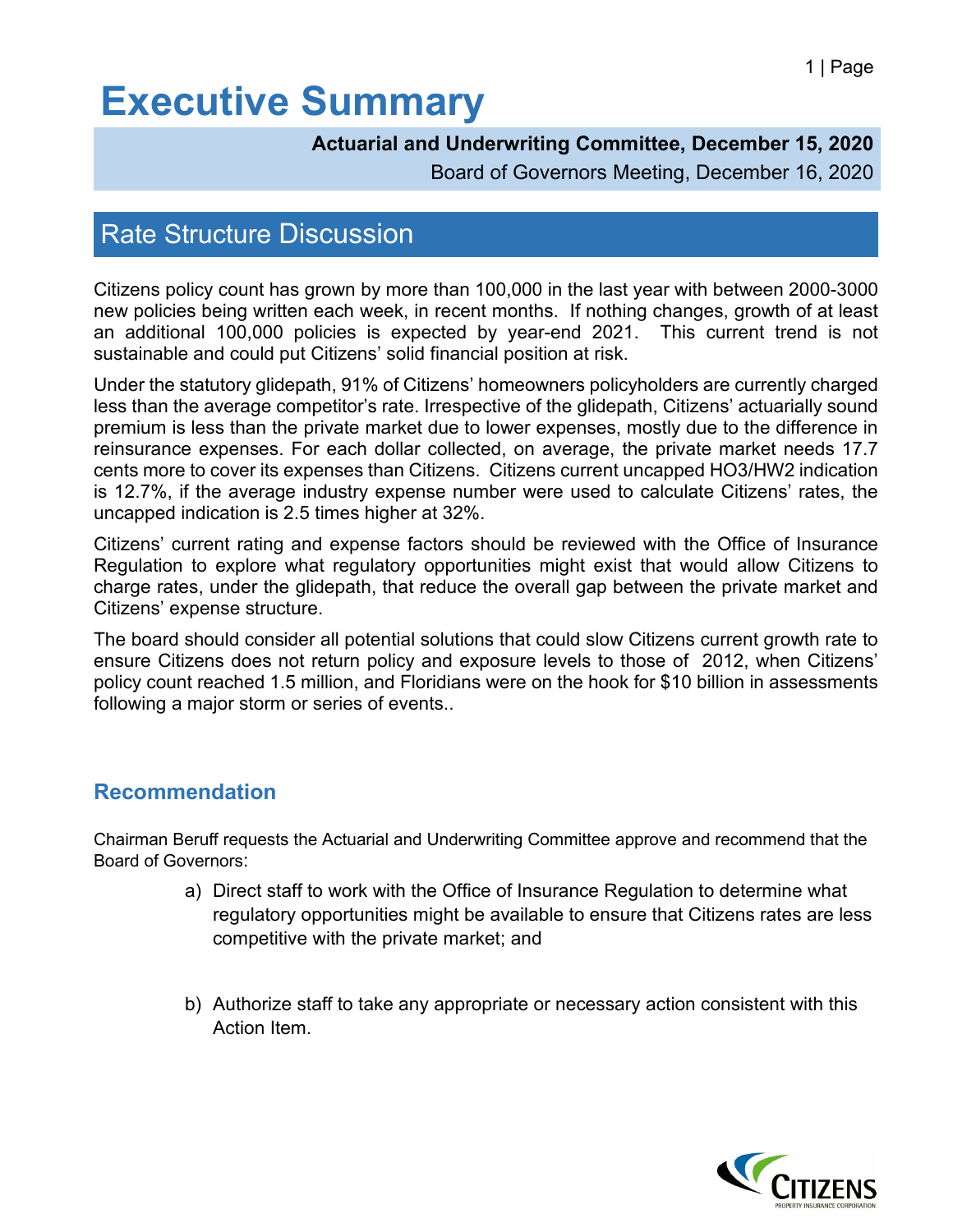| <b>ACTION ITEM</b>                            |                                                                                                                                                                                                                                                                                                                                                                                                                                                                                                                                                                                                                                                                | $1$   PAGE                                                                                                                                                                                                                                                                                                                 |
|-----------------------------------------------|----------------------------------------------------------------------------------------------------------------------------------------------------------------------------------------------------------------------------------------------------------------------------------------------------------------------------------------------------------------------------------------------------------------------------------------------------------------------------------------------------------------------------------------------------------------------------------------------------------------------------------------------------------------|----------------------------------------------------------------------------------------------------------------------------------------------------------------------------------------------------------------------------------------------------------------------------------------------------------------------------|
|                                               |                                                                                                                                                                                                                                                                                                                                                                                                                                                                                                                                                                                                                                                                | Actuarial and Underwriting Committee Meeting, December 15, 2020<br>Board of Governors Meeting, December 16, 2020                                                                                                                                                                                                           |
| $\Box$ Contract – New                         |                                                                                                                                                                                                                                                                                                                                                                                                                                                                                                                                                                                                                                                                | □Committee or Board Minutes                                                                                                                                                                                                                                                                                                |
| $\Box$ Contract – Amendment of Contract Terms |                                                                                                                                                                                                                                                                                                                                                                                                                                                                                                                                                                                                                                                                | □Product Changes                                                                                                                                                                                                                                                                                                           |
| □Contract – Additional Spend                  |                                                                                                                                                                                                                                                                                                                                                                                                                                                                                                                                                                                                                                                                | ⊠Rate Structure Discussion                                                                                                                                                                                                                                                                                                 |
| <b>Contract ID</b>                            | N/A                                                                                                                                                                                                                                                                                                                                                                                                                                                                                                                                                                                                                                                            |                                                                                                                                                                                                                                                                                                                            |
| <b>Budgeted Item</b>                          | $\Box$ Yes                                                                                                                                                                                                                                                                                                                                                                                                                                                                                                                                                                                                                                                     |                                                                                                                                                                                                                                                                                                                            |
|                                               | $\square$ No                                                                                                                                                                                                                                                                                                                                                                                                                                                                                                                                                                                                                                                   |                                                                                                                                                                                                                                                                                                                            |
|                                               | N/A                                                                                                                                                                                                                                                                                                                                                                                                                                                                                                                                                                                                                                                            |                                                                                                                                                                                                                                                                                                                            |
| <b>Procurement Method</b>                     | N/A                                                                                                                                                                                                                                                                                                                                                                                                                                                                                                                                                                                                                                                            |                                                                                                                                                                                                                                                                                                                            |
| <b>Contract Amount</b>                        | N/A                                                                                                                                                                                                                                                                                                                                                                                                                                                                                                                                                                                                                                                            |                                                                                                                                                                                                                                                                                                                            |
| <b>Contract Term(s)</b>                       | N/A                                                                                                                                                                                                                                                                                                                                                                                                                                                                                                                                                                                                                                                            |                                                                                                                                                                                                                                                                                                                            |
| <b>Purpose/Scope</b>                          | Citizens policy count has grown by more than 100,000 in the last year with<br>between 2000-3000 new policies being written each week, in recent months.<br>If nothing changes, growth of at least an additional 100,000 policies is<br>expected by year-end 2021. This current trend is not sustainable and could<br>put Citizens' solid financial position at risk.                                                                                                                                                                                                                                                                                           |                                                                                                                                                                                                                                                                                                                            |
|                                               | Under the statutory glidepath, 91% of Citizens' homeowners policyholders<br>are currently charged less than the average competitor's rate. Irrespective of<br>the glidepath, Citizens' actuarially sound premium is less than the private<br>market due to lower expenses, mostly due to the difference in reinsurance<br>expenses. For each dollar collected, on average, the private market needs<br>17.7 cents more to cover its expenses than Citizens. Citizens current<br>uncapped HO3/HW2 indication is 12.7%, if the average industry expense<br>number were used to calculate Citizens' rates, the uncapped indication is 2.5<br>times higher at 32%. |                                                                                                                                                                                                                                                                                                                            |
|                                               | structure.                                                                                                                                                                                                                                                                                                                                                                                                                                                                                                                                                                                                                                                     | Citizens' current rating and expense factors should be reviewed with the<br>Office of Insurance Regulation to explore what regulatory opportunities might<br>exist that would allow Citizens to charge rates, under the glidepath, that<br>reduce the overall gap between the private market and Citizens' expense         |
|                                               | storm or series of events.                                                                                                                                                                                                                                                                                                                                                                                                                                                                                                                                                                                                                                     | The board should consider all potential solutions that could slow Citizens<br>current growth rate to ensure Citizens does not return policy and exposure<br>levels to those of 2012, when Citizens' policy count reached 1.5 million, and<br>Floridians were on the hook for \$10 billion in assessments following a major |